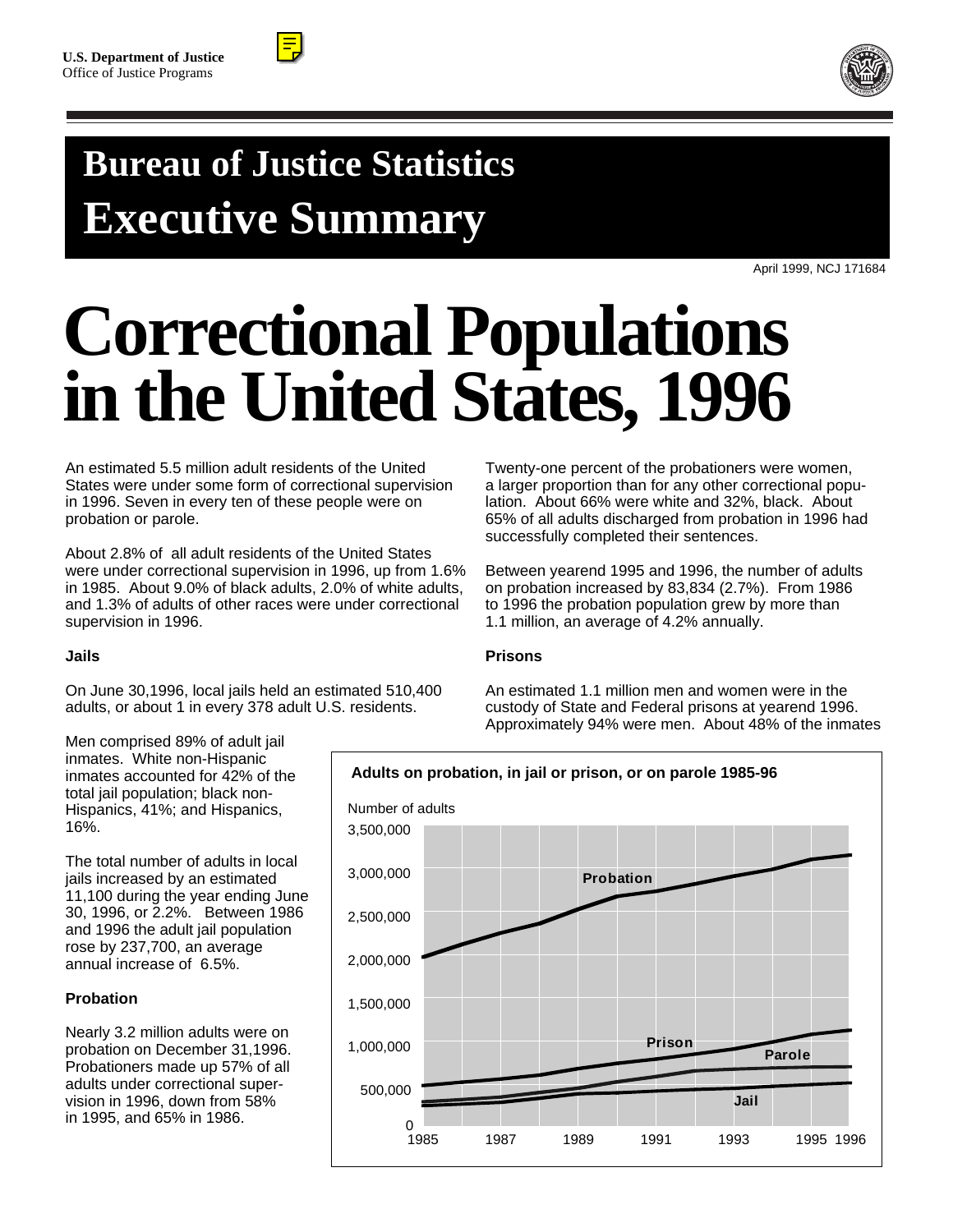were white, 49% black, and 3% American Indian, Alaska Native, Asian or Pacific Islander.

The number of State and Federal inmates rose by 54,237 (5%) during 1996. This gain brought the total increase in prisoner population between 1986 and 1996 to 654,088, which translates to an average annual growth rate of 8.4%.

The number of sentenced prisoners under State or Federal jurisdiction per 100,000 U.S. residents increased 45% from 292 in 1990 to 422 in 1996.

Between 1990 and 1996 the imprisonment rate of white inmates rose 39% from 139 to 193 per 100,000; the rate for blacks increased 38% from 1,067 to 1,571; and the rate for Hispanics grew 26% from 548 to 688.

Among whites, prisoners age 30-34 had the highest incarceration rate in 1996: 469 per 100,000 white residents. Among blacks, prisoners age 25-29 had the highest rate: 4,131 per 100,000. Among Hispanics, prisoners age 20-24 had the highest rate: 1,514.

Approximately 64% of sentenced prisoners entering prison in 1996 were new court commitments, and a third were parole or other conditional release violators.

Among State prisoners entering prison for the first time for a given offense, the proportion who were black declined from 51% in 1990 to 47% in 1996, and the proportion white increased from 49% to 52%. The opposite was true among Federal new court commitments: Whites decreased from 66% in 1990 to 62% in 1996, while blacks increased from 32% to 34%.

In 1996, for the third consecutive year, the number of persons admitted to State prisons for drug offenses (98,700) exceeded the number entering for violent (96,300), property (94,800), or public-order crimes (34,600). However, 1996 was the first year that violent admissions exceeded property admissions.

#### **Parole and post-release supervision**

An estimated 704,700 adults were on parole at yearend 1996, an increase of 0.6% from 1995.

Among persons released from prison in 1996, 73% were placed on probation, parole, or some other type of conditional release.

The number of persons leaving State prisons based on parole board decisions declined from 37% in 1990 to 30% in 1996. During the same period, the number departing as mandatory releases grew from 29% to 38%, and as expiration of sentence, from 13% to 17%.

Slightly fewer than 9 in every 10 parolees were men. An estimated 54% of persons on parole were white; 44%, black; and 2% of other races.

Nearly half of all exits from parole were categorized as successful completions. The majority of the remainder were returned to incarceration, but only about 1 in every 8 parolees were returned to incarceration with a new sentence.

Although the parole population increased by less than 1% during 1996, the average annual rate of increase from 1986 to 1996 was 8.0%. The number of adults on parole rose 116% during the 10-year period.

The proportion of adults being actively supervised (79%) and those being supervised out-of-State (4%) declined slightly between 1986 and 1996, whereas the relative number under inactive supervision (10%) increased slightly, and persons classified as absconders remained about the same (7%).

#### **Capital punishment**

During 1996, 299 inmates were received under sentence of death by State and Federal prisons, and 99 had their death sentences removed by means other than execution.

As of December 31, 1996, the Nation's prisons held a total of 3,219 inmates under sentence of death. An estimated 57% were white and 42% were black. Half had been under sentence of death for at least 6 years and 3 months.

Nineteen States executed 45 male prisoners during 1996, including 31 whites and 14 blacks. Between 1977 and 1996 a total of 358 prisoners were executed under civil authority in the United States.

#### **Military confinement**

On December 31, 1996, the Army, Marine Corps, and Navy held a total of 2,747 prisoners in 28 facilities. The Coast Guard operated no confinement facilities. Data for Air Force facilities were not reported.

Approximately 99% of the prisoners held by the Army, 82% of those held by the Navy, and 70% of those held by the Marine Corps at yearend 1996 were convicted inmates; the remainder were unconvicted persons whose cases had not yet been tried.

About a third of convicted military prisoners were confined for rape (16%) or sexual assault (15%). Slightly less than a fifth were serving sentences for drugs. Twelve percent were sentenced for larceny/theft, and 11% for murder. Approximately 9% were confined for military infractions, such as AWOL, insubordination, or failure to obey a lawful order.

Ninety-eight percent of all prisoners held in military confinement facilities in 1996 were men, and 2% were women. About 52% were non-Hispanic whites; 36%, non-Hispanic blacks; 8%, Hispanics; and 4% other races. Slightly more than 98% were enlisted personnel, and slightly less than 2% were officers.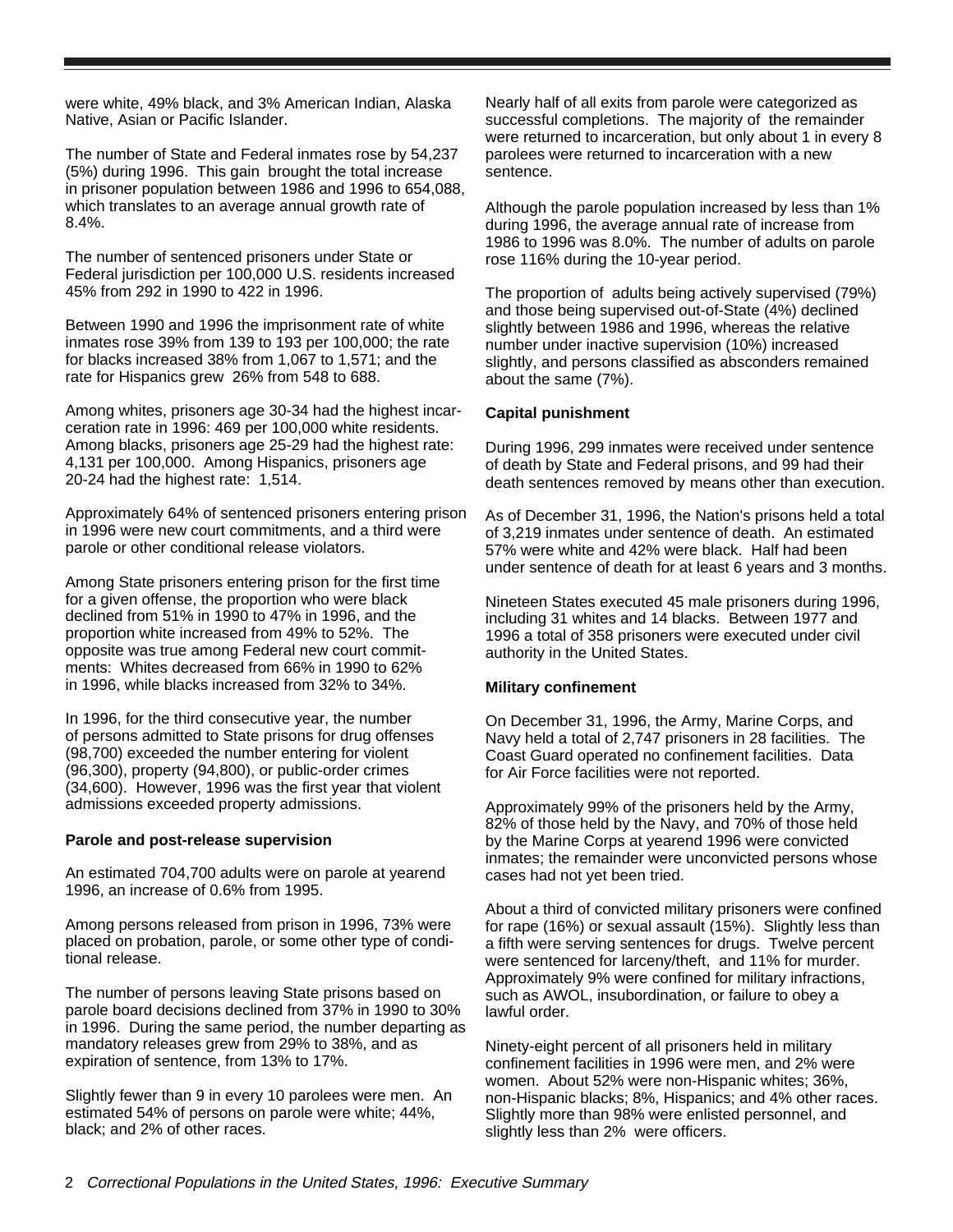#### **1996 Survey of Inmates in Local Jails**

**in local jails, 1989 and 1996**

The 1996 Survey of Inmates in Local Jails (SILJ) conducted face-to-face interviews with jail inmates from October 1995 through March 1996.

The Survey obtained detailed information about jail inmates' current offenses and sentences, their criminal histories, personal and family characteristics, drug alcohol use and treatment, and health care and jail condition issues. Jail inmate surveys were also conducted in 1972, 1978, 1983, and 1989.

**Criminal justice characteristics of persons held** 

| Characteristic                       | Percent of jail inmates<br>1996<br>1989 |         |
|--------------------------------------|-----------------------------------------|---------|
|                                      |                                         |         |
| Total                                | 100.0%                                  | 100.0%  |
| <b>Offense</b>                       |                                         |         |
| Violent                              | 26.3%                                   | 22.5%   |
| Property                             | 26.9                                    | 30.0    |
| Drug                                 | 22.0                                    | 23.0    |
| Public-order                         | 24.3                                    | 22.8    |
|                                      |                                         |         |
| <b>Criminal justice status</b>       |                                         |         |
| at arrest                            |                                         |         |
| None                                 | 46.4%                                   | 53.5%   |
| Status <sup>a</sup>                  | 53.6                                    | 46.5    |
| On probation                         | 31.7                                    | $-$     |
| On parole                            | 13.1                                    | --      |
| On bail/bond                         | 12.7                                    | --      |
| On other pretrial release            | 4.4                                     | --      |
|                                      |                                         |         |
| <b>Criminal history</b>              |                                         |         |
| None                                 | 27.3%                                   | 23.5%   |
| Priors <sup>a</sup>                  | 72.7                                    | 76.5    |
| Probation                            | 63.0                                    | 62.9    |
| Jail/prison                          | 58.4                                    | 56.6    |
|                                      |                                         |         |
| Prior drug use                       |                                         |         |
| Never                                | 17.6%                                   | 22.3%   |
| Ever <sup>a</sup>                    | 82.4                                    | 77.7    |
| Regularly                            | 64.2                                    | 58.0    |
| In month before offense <sup>b</sup> | 55.0                                    | 43.8    |
| At time of offense                   | 35.6                                    | 27.0    |
|                                      |                                         |         |
| Under the influence                  |                                         |         |
| of alcohol at the time               |                                         |         |
| of the offense $b$                   | 40.6%                                   | 41.3%   |
|                                      |                                         |         |
| <b>Substance abuse treatment</b>     |                                         |         |
| Never                                | 57.7%                                   | 67.6%   |
| Ever <sup>a</sup>                    | 42.3                                    | 32.4    |
| Since admission                      | 10.3                                    | $-$     |
|                                      |                                         |         |
| Number of inmates                    | 507,026                                 | 395,554 |
|                                      |                                         |         |
| --Not available.                     |                                         |         |

a Detail may add to more than total; inmates may fit more than one

category.

**Based on convicted jail inmates only.** 

During the period that interviews were conducted for the SILJ, approximately 3,328 local jails held an estimated 507,026 inmates. Between the fall of 1989, when the previous survey was conducted, and 1996 the jail population grew 28%.

Although jail inmates were predominantly male, women accounted for an increasing percentage of the total.

The percentage of black and Hispanic jail inmates in 1996 had not changed substantially from 1989 after increasing between 1983 and 1989.

The rapid increase in the percentage of jail inmates held for a drug offense during the 1980's abated in the 1990's. The percentage charged with a drug offense rose from 9% in 1983 to 23% in 1989 but remained at 22% in 1996.

The percentage of inmates in jail for a violent offense rose slightly, from 23% in 1989 to 26% in 1996. In both years just under a 25% of the inmates were charged with a public-order offense, 7% to 9% were being held for driving while intoxicated (DWI), and 2% for a weapons violation.

The most common offense among white jail inmates was driving while intoxicated (DWI) or driving under the influence (DUI) . An estimated 13% of white inmates, 7% of Hispanics, and 2% of blacks were in jail for DWI/DUI.

Violent offenses were most frequent among younger inmates. Almost a third of those 24 or younger, but a fourth of those 25 or older, were in jail for a violent offense.

Almost 1 in every 3 jail inmates were on probation at the time of their most recent arrest; 1 in 8 were on parole; and 1 in 8 were on bail or prerelease bond.

The percentage of recidivists  $-$  those with a prior sentence to probation or incarceration as an adult or juvenile  $-$  declined from 77% in 1989 to 73% in 1996.

The criminal records of jail inmates in 1996 were longer than those of inmates in 1989. About 32% of all inmates in 1996, compared to 23% in 1989, said they had served three or more terms in jail, prison, or other correctional facility.

Reported drug use by jail inmates rose sharply between 1989 and 1996. The percentage of inmates who said they had ever used marijuana rose from 71% to 78%; stimulants from 22% to 34%; hallucinogens from 24% to 32%; depressants without a doctor's prescription, from 21% to 30%; and heroin or other opiates from 19% to 24%. Before their most recent admission to jail, 37% of female inmates, compared to 11% of males, said they had been physically abused. Thirty-seven percent of the women, compared to 6% of men, reported they had been sexually abused. About 27% of women and 3% of men had ever been raped.